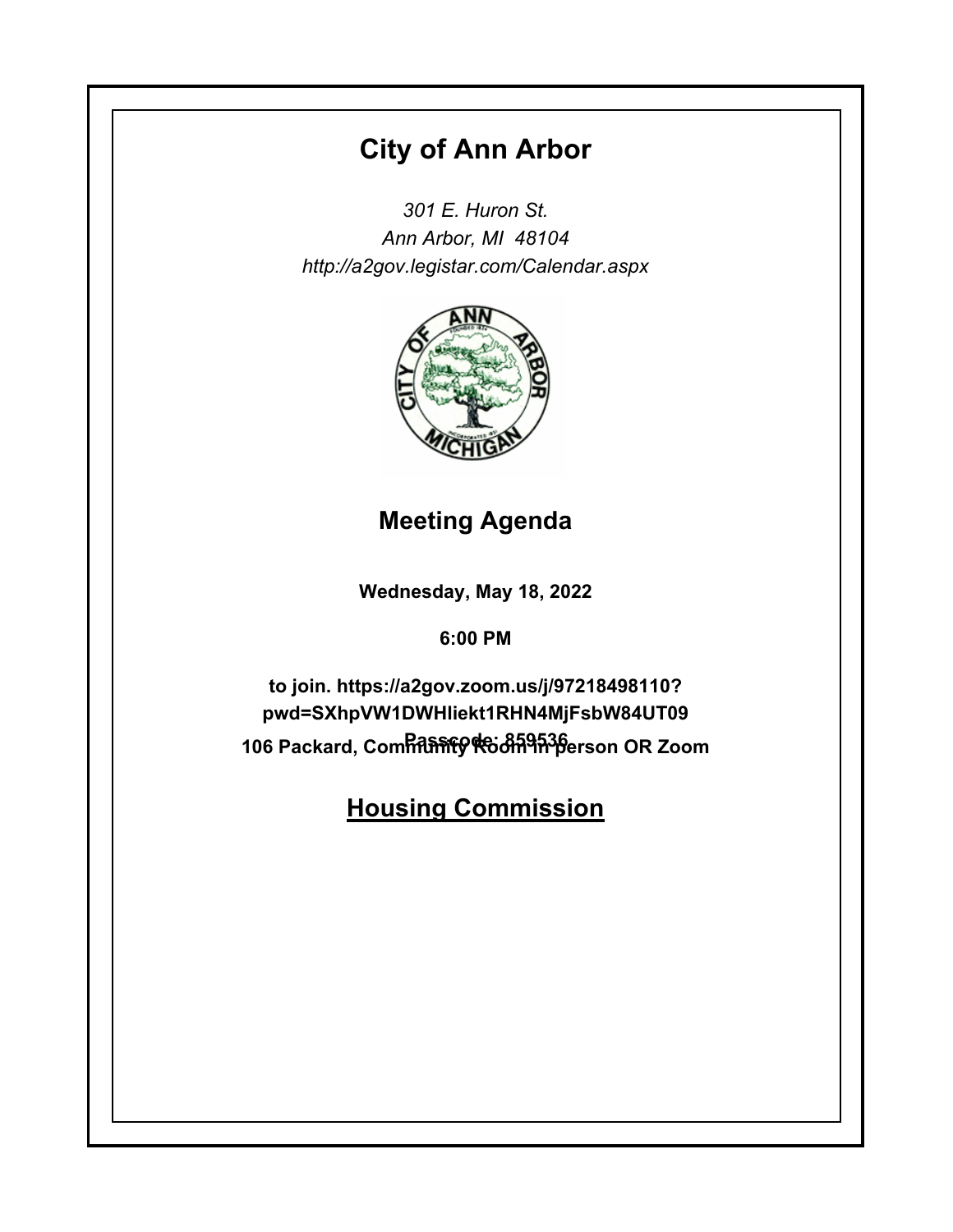- **I CALL TO ORDER**
- **II ROLL CALL**
- **III APPROVAL OF AGENDA**
- **IV PUBLIC COMENTARY**

### **V APPROVAL OF MINUTES**

**V-1 [22-0931](http://a2gov.legistar.com/gateway.aspx?M=L&ID=30107)** Ann Arbor Housing Commission Board Minutes April 20, 2022 *Attachments:* AAHC Board Minutes 4.20.2022.pdf

#### **VI NEW BUSINESS**

| $VI-1$ | 22-0928 | Resolution to Accept the FY21 Audit for Swift Lane LDHA, LP<br>from January 1, 2021 to December 31, 2021                                                          |
|--------|---------|-------------------------------------------------------------------------------------------------------------------------------------------------------------------|
|        |         | 211231 SL Financial Audit - FINAL.pdf<br><b>Attachments:</b>                                                                                                      |
| $VI-2$ | 22-0929 | Resolution to Accept the FY21 Audits for Maple Tower Ann<br>Arbor LDHA LP, River Run LDHA LP, and West Arbor LDHA<br>LP from January 1, 2021 to December 31, 2021 |
|        |         | Maple Tower FY21 Audit.pdf, River Run Ann Arbor - 2021 Audit.pdf, Swift<br><b>Attachments:</b><br>Lane FY21 Financial Audit - FINAL.pdf                           |
| $VI-3$ | 22-0933 | Presentation by Peace Neighborhood Center on Tenant Services<br>Partnership                                                                                       |
| $VI-4$ | 22-0930 | Resolution to Review and Approve the Ann Arbor Housing Commission<br>By-Laws and Adopt the FY 23 Housing Commission Calendar                                      |
|        |         | AAHC Amended and Restated Bylaws May 21, 2014.pdf<br><b>Attachments:</b>                                                                                          |
| $VI-5$ | 22-0940 | Resolution to Approve the FY 23 Housing Commission Board President<br>and Vice President                                                                          |
| $VI-6$ | 22-0935 | Resolution to Approve the FY23 Ann Arbor Housing Commission<br><b>Agency-Wide Operating Budget</b>                                                                |
|        |         | FY23 AAHC Budget.pdf, FY22 AAHC Budget Summary.pdf, HUD Budget<br><b>Attachments:</b><br>Formm 52574.PDF                                                          |
| $VI-7$ | 22-0934 | Resolution to Approve the FY23 Utility Allowances for the Housing Voucher<br>Programs                                                                             |
|        |         | FY23 UA Schedules.pdf<br><b>Attachments:</b>                                                                                                                      |